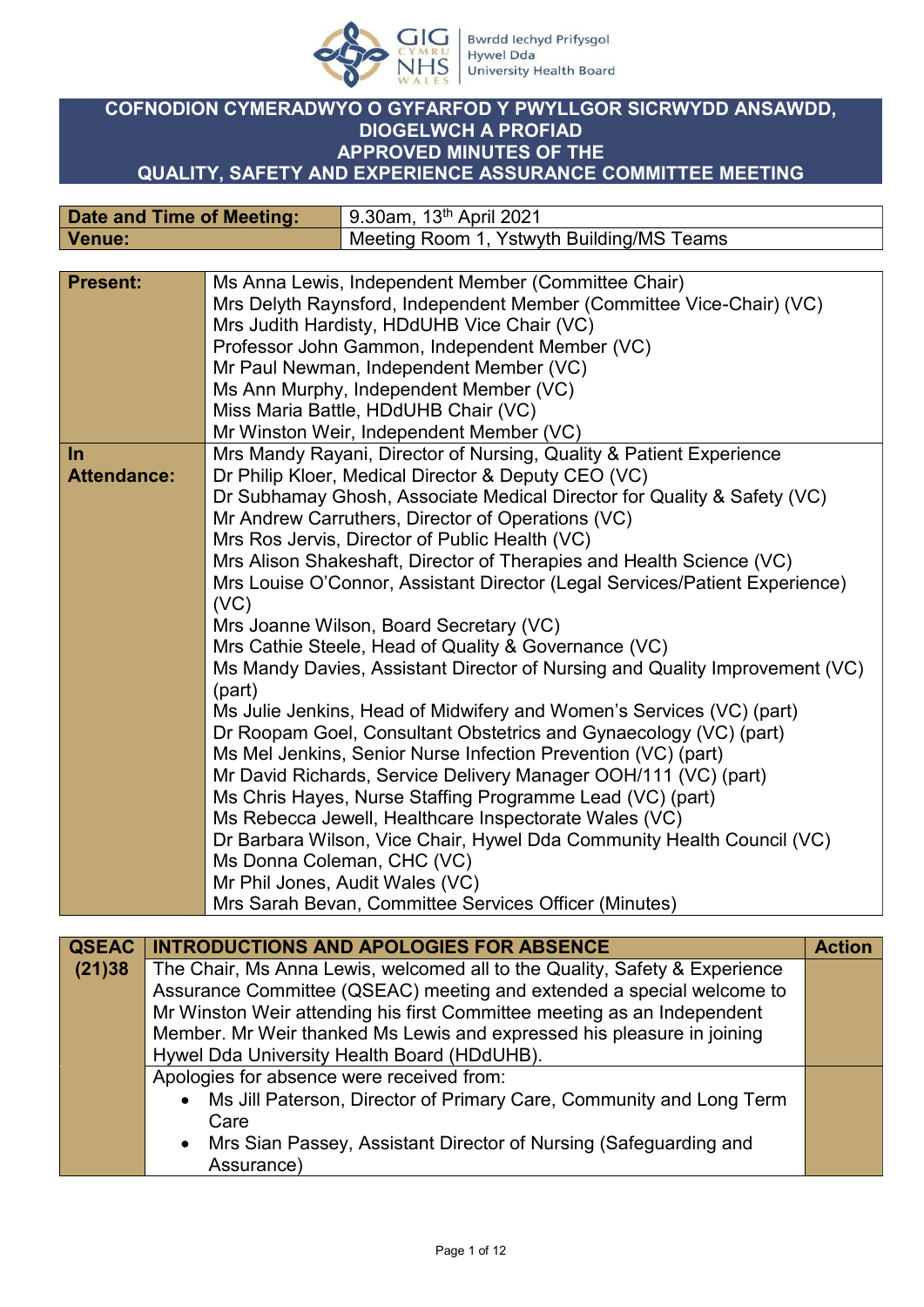| <b>QSEAC</b> | <b>DECLARATIONS OF INTERESTS</b>                                                                                                                                                                                                                                                                                                                                                                                                                                                                                                                                                                                                                                                                                                                                                                                                                                                                                                                                                         |  |
|--------------|------------------------------------------------------------------------------------------------------------------------------------------------------------------------------------------------------------------------------------------------------------------------------------------------------------------------------------------------------------------------------------------------------------------------------------------------------------------------------------------------------------------------------------------------------------------------------------------------------------------------------------------------------------------------------------------------------------------------------------------------------------------------------------------------------------------------------------------------------------------------------------------------------------------------------------------------------------------------------------------|--|
| (21)39       | There were no declarations of interests made.                                                                                                                                                                                                                                                                                                                                                                                                                                                                                                                                                                                                                                                                                                                                                                                                                                                                                                                                            |  |
|              |                                                                                                                                                                                                                                                                                                                                                                                                                                                                                                                                                                                                                                                                                                                                                                                                                                                                                                                                                                                          |  |
| <b>QSEAC</b> | MINUTES AND MATTERS ARISING FROM THE MEETINGS HELD ON 2ND                                                                                                                                                                                                                                                                                                                                                                                                                                                                                                                                                                                                                                                                                                                                                                                                                                                                                                                                |  |
| (21)40       | FEBRUARY 2021 AND 16TH MARCH 2021                                                                                                                                                                                                                                                                                                                                                                                                                                                                                                                                                                                                                                                                                                                                                                                                                                                                                                                                                        |  |
|              | <b>RESOLVED</b> - that the minutes of the meetings of the Quality, Safety and<br>Experience Assurance Committee (QSEAC) held on 2 <sup>nd</sup> February 2021 and<br>16th March 2021 be approved as a correct record, subject to the following<br>amendment to the 2 <sup>nd</sup> February 2021 minutes:<br><b>QSEAC(21)16 Corporate Risks Assigned to QSEAC:</b> To change<br>'Mrs Shakeshaft responded that although there have been major<br>improvements in performance, the risk score remains, as there may be<br>future issues with testing which is being led by the Department of<br>Social Care and therefore not being under the control of the Health<br>Board' to 'Mrs Shakeshaft responded that although there have been<br>major improvements in performance, the risk score remains, as there<br>may be future issues with testing which is being led by the Department<br>of Health and Social Care and therefore not being under the control of<br>the Health Board'. |  |
| <b>QSEAC</b> | TABLE OF ACTIONS FROM THE MEETINGS HELD ON 2ND FEBRUARY                                                                                                                                                                                                                                                                                                                                                                                                                                                                                                                                                                                                                                                                                                                                                                                                                                                                                                                                  |  |
| (21)41       | 2021 AND 16TH MARCH 2021                                                                                                                                                                                                                                                                                                                                                                                                                                                                                                                                                                                                                                                                                                                                                                                                                                                                                                                                                                 |  |
|              | An update was provided on the Table of Actions from the meetings held on 2 <sup>nd</sup><br>February 2021 and 16 <sup>th</sup> March 2021, with the following noted:                                                                                                                                                                                                                                                                                                                                                                                                                                                                                                                                                                                                                                                                                                                                                                                                                     |  |
|              | <b>QSEAC (21)16 Corporate Risks Assigned to QSEAC: Mr Paul</b><br>Newman enquired whether there was further update from the<br>discussions held on 25 <sup>th</sup> March 2021, regarding the use of Welsh<br>Government (WG) premises for Autism Spectrum Disorder (ASD)<br>clinics. Mrs Judith Hardisty informed Members of the possibility of<br>property being made available for this use in Carmarthen town centre<br>as a more suitable solution than the initial option in Picton Terrace,<br>Carmarthen.<br><b>QSEAC (21)36 Commissioned Services: Long Term Agreements</b><br>(LTA) and Quality Assurance Update: Mrs Mandy Rayani updated<br>Members that discussions with the Assistant Director of Nursing<br>(Safeguarding and Assurance) on how to manage the escalation<br>process regarding Long Term Agreements are ongoing.<br><b>QSEAC (21)46 Colorectal Green Pathway: Mrs Ravani advised</b>                                                                       |  |

 **QSEAC (21)46 Colorectal Green Pathway**: Mrs Rayani advised Members that the letter of thanks issued to all staff involved in the Colorectal Green Pathway had been gratefully received.

**QSEAC (21)42 QUALITY, SAFETY AND EXPERIENCE ASSURANCE COMMITTEE ANNUAL REPORT 2020/21** The Quality, Safety and Experience Assurance Committee Annual Report 2020/21 was presented to Members for review and approval for onward submission to Board. Mrs Rayani thanked Mrs Sarah Bevan for collating the report, noting that further discussions on a more appropriate format going forward would be discussed with the Board Secretary to provide an improved overview of key themes and issues that have arisen throughout the year.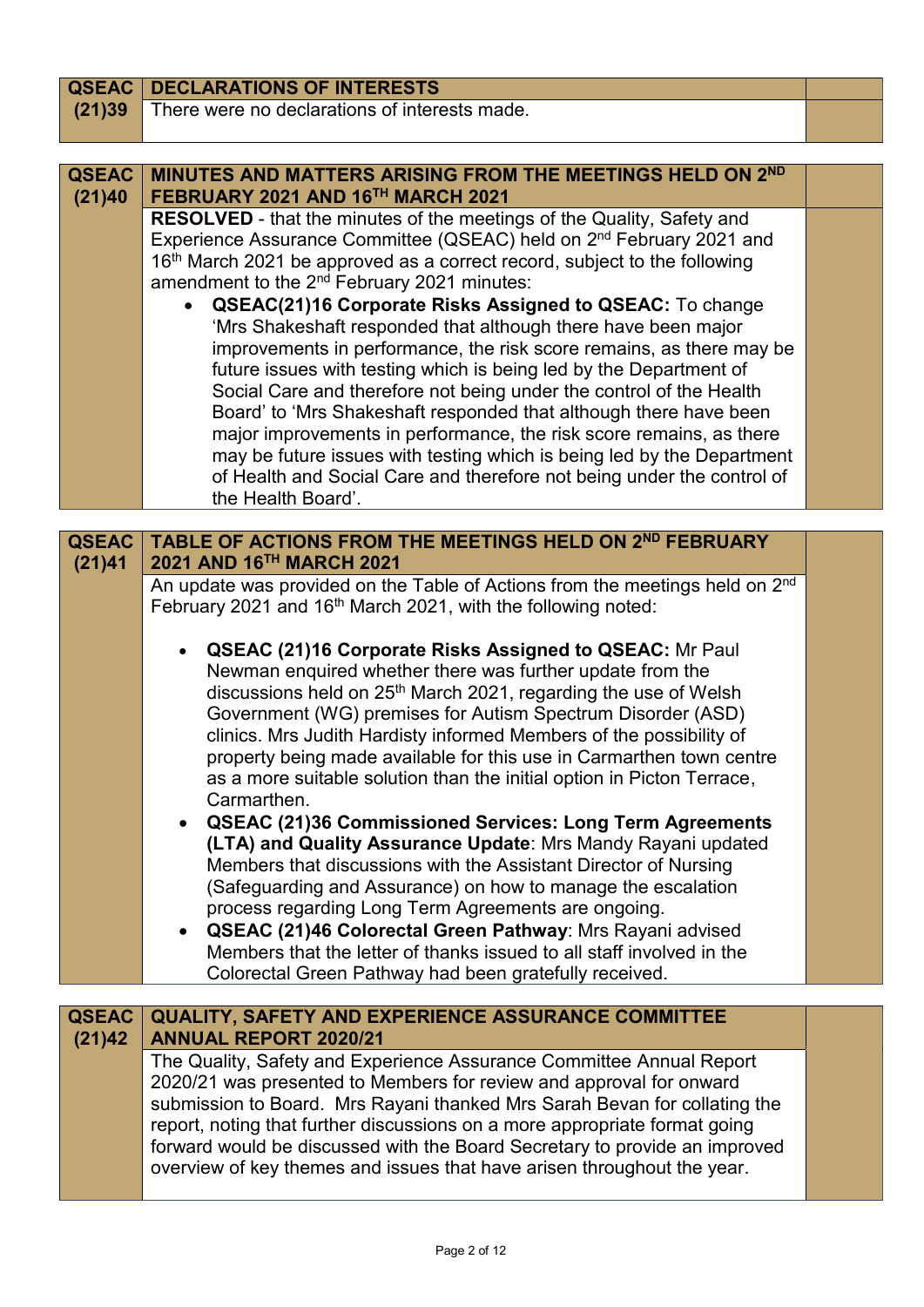|              | Mrs Alison Shakeshaft echoed Mrs Rayani's sentiments regarding the<br>Operational Quality, Safety and Experience Sub-Committee (OQSESC)<br>Annual Report 2020/21 and welcomed discussions on how to make the report<br>more meaningful in future.                                                                                                                                                                                                                                                                                                                                                                                                      |  |
|--------------|--------------------------------------------------------------------------------------------------------------------------------------------------------------------------------------------------------------------------------------------------------------------------------------------------------------------------------------------------------------------------------------------------------------------------------------------------------------------------------------------------------------------------------------------------------------------------------------------------------------------------------------------------------|--|
|              | The Committee APPROVED the Quality, Safety and Experience Assurance<br>Committee Annual Report 2020/21 for onward submission to Board.                                                                                                                                                                                                                                                                                                                                                                                                                                                                                                                 |  |
| <b>QSEAC</b> |                                                                                                                                                                                                                                                                                                                                                                                                                                                                                                                                                                                                                                                        |  |
| (21)43       | <b>MATERNITY SERVICES STORY/UPDATE</b><br>The Committee received the Maternity Services presentation from Ms Julie<br>Jenkins and Dr Roopam Goel, outlining the Health Board's response to the<br>recommendations from the Healthcare Inspectorate Wales (HIW) National<br>Review of Maternity Services Report in 2019/2020 and the Mothers and<br>Babies: Reducing Risk through Audits and Confidential Enquiries in the UK<br>(MBRRACE-UK) Perinatal Mortality Surveillance Report 2021.                                                                                                                                                             |  |
|              | Ms Jenkins informed Members that the service has been successful in<br>appointing substantive consultants in Carmarthenshire and Pembrokeshire,<br>and also in appointing a bereavement midwife. Ms Jenkins further informed<br>Members that funding had been secured to appoint a 0.4 WTE research<br>midwife. Members were advised that phase 2 of the new labour ward at<br>Glangwili General Hospital (GGH) is currently on track for completion by the<br>end of June 2021.                                                                                                                                                                       |  |
|              | Mrs Delyth Raynsford enquired whether the appointment of the bereavement<br>midwife would address potential inequalities within other sites across the<br>Health Board. Ms Jenkins assured Members that the post would cover all<br>three counties, having a base in Aberystwyth in addition to Carmarthenshire<br>and Pembrokeshire.                                                                                                                                                                                                                                                                                                                  |  |
|              | Mr Newman enquired whether there were any remaining gaps in vacancies<br>and whether any learning had been gleaned from the recruiting process. Dr<br>Goel advised that following the proactive approach adopted, there is one<br>vacant post currently in Bronglais General Hospital (BGH) pending approval<br>by the Royal College of Obstetricians and Gynaecologists (RCOG). Ms Goel<br>further advised that three long term locums in GGH are in the process of<br>submitting job plans to the ROCG for approval.                                                                                                                                 |  |
|              | Mrs Hardisty commended the excellent quality of candidates and the work<br>undertaken by the team involved to progress and manage the recruitment<br>process.                                                                                                                                                                                                                                                                                                                                                                                                                                                                                          |  |
|              | Ms Goel assured Members that the emotional wellbeing of both mothers and<br>staff is at the forefront of bringing about changes to the service. Miss Maria<br>Battle commended the team for this focus.                                                                                                                                                                                                                                                                                                                                                                                                                                                |  |
|              | Mrs Rayani enquired in regard to feedback received from parents in respect of<br>visiting arrangements during the COVID-19 pandemic. Ms Jenkins responded<br>that support for mothers over the past year has had the most significant<br>impact upon families and that partners have been encouraged to attend where<br>appropriate. Ms Jenkins informed Members that the visiting policy will be<br>reviewed with the anticipation that, by mid May 2021, one supporting partner<br>would be able to visit their partner on the postnatal ward for a specified<br>timeframe thus providing support during this important transition to<br>parenthood. |  |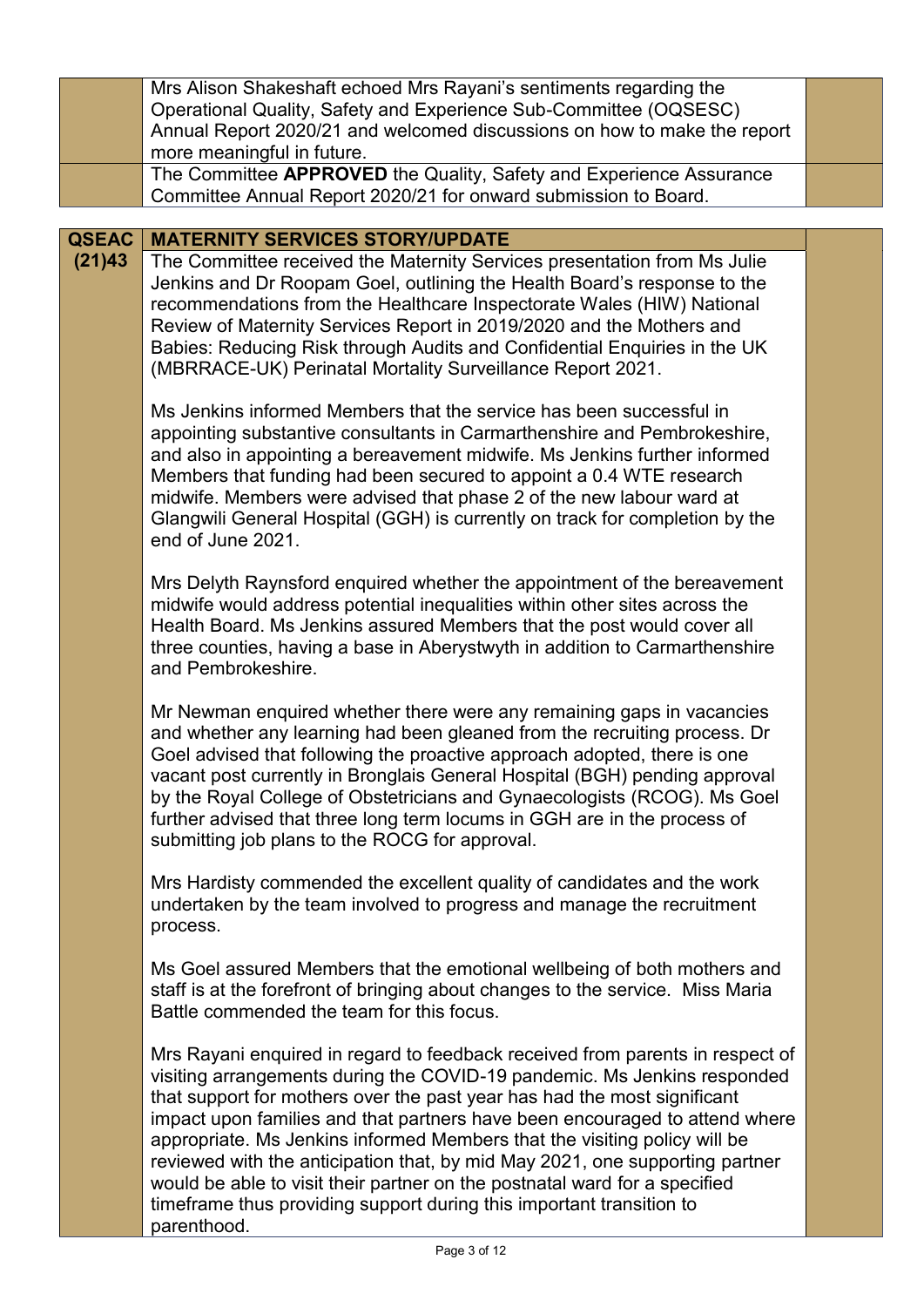|              | Dr Goel informed Members that prior to the publication of the MBRRACE<br>Twins Report 2021, the service had been proactive in establishing a dedicated<br>multidisciplinary team Twin Clinic across the Health Board and were therefore<br>well prepared.                                                                                                                                                                                                                                                                                                      |           |
|--------------|----------------------------------------------------------------------------------------------------------------------------------------------------------------------------------------------------------------------------------------------------------------------------------------------------------------------------------------------------------------------------------------------------------------------------------------------------------------------------------------------------------------------------------------------------------------|-----------|
|              | In conclusion, Ms Lewis acknowledged the positive progress of the service's<br>action plan in response to the two reports and welcomed an update at a future<br>Committee meeting.                                                                                                                                                                                                                                                                                                                                                                             | <b>JJ</b> |
|              | Ms Julie Jenkins and Ms Roopam Goel left the Committee meeting                                                                                                                                                                                                                                                                                                                                                                                                                                                                                                 |           |
|              | The Committee NOTED the Maternity Services presentation and RECEIVED<br><b>ASSURANCE</b> that the actions in response to the HIW and MBRRACE reports<br>are being implemented and addressed.                                                                                                                                                                                                                                                                                                                                                                   |           |
| <b>QSEAC</b> | <b>UPDATE ON SINGLE POINT OF CONTACT</b>                                                                                                                                                                                                                                                                                                                                                                                                                                                                                                                       |           |
| (21)44       | The Update on Single Point of Contact Report was presented to Committee,<br>highlighting the complexity of the project and the impact of COVID-19 on<br>elective surgery. Mrs Mandy Davies informed Members that the project<br>encompasses a kind and compassionate outreach, offering a personalised<br>contact with those on waiting lists. Mrs Davies advised that the team are<br>currently in the process of contacting approximately1,500 patients who have<br>not yet responded to the first contact letter sent to patients waiting over 52<br>weeks. |           |
|              | Mrs Davies informed Members that validation of the cohort of 363 orthopaedic<br>patients identified for the pilot for the single point of contact model is on track<br>to commence at the end of April 2021, with roll out of the plan to other<br>specialties to be agreed with the Planned Care team.                                                                                                                                                                                                                                                        |           |
|              | Mrs Davies further informed Members of the change in title of the project from<br>Single Point of Contact to Waiting List Support, given that the term single point<br>of contact could apply to several services across the Health Board.                                                                                                                                                                                                                                                                                                                     |           |
|              | In terms of the mechanisms for communication, Mrs Rayani highlighted that<br>not every patient will have access to information and support via digital media,<br>therefore having the ability to speak to someone remains vital. Mr Weir<br>expressed his agreement with the change in the project title and recognised<br>the difficulty in engaging patients due to the pandemic, particularly in light of<br>current government guidelines around self-isolation.                                                                                           |           |
|              | With regard to the data on slide 2 of the presentation, Mr Newman sought<br>assurance that the 159 patients who wish to be removed from the waiting list<br>have been verified as clinically appropriate. Mrs Davies responded that each<br>patient is contacted directly by the relevant service to ensure that removal<br>from the waiting list is appropriate.                                                                                                                                                                                              |           |
|              | On behalf of QSEAC, Ms Lewis conveyed thanks to Mrs Davies and to the<br>team involved for the undertaking of this work.                                                                                                                                                                                                                                                                                                                                                                                                                                       |           |
|              | Mrs Mandy Davies left the Committee meeting                                                                                                                                                                                                                                                                                                                                                                                                                                                                                                                    |           |
|              | The Committee RECEIVED ASSURANCE that:<br>All identified controls are in place and working effectively.                                                                                                                                                                                                                                                                                                                                                                                                                                                        |           |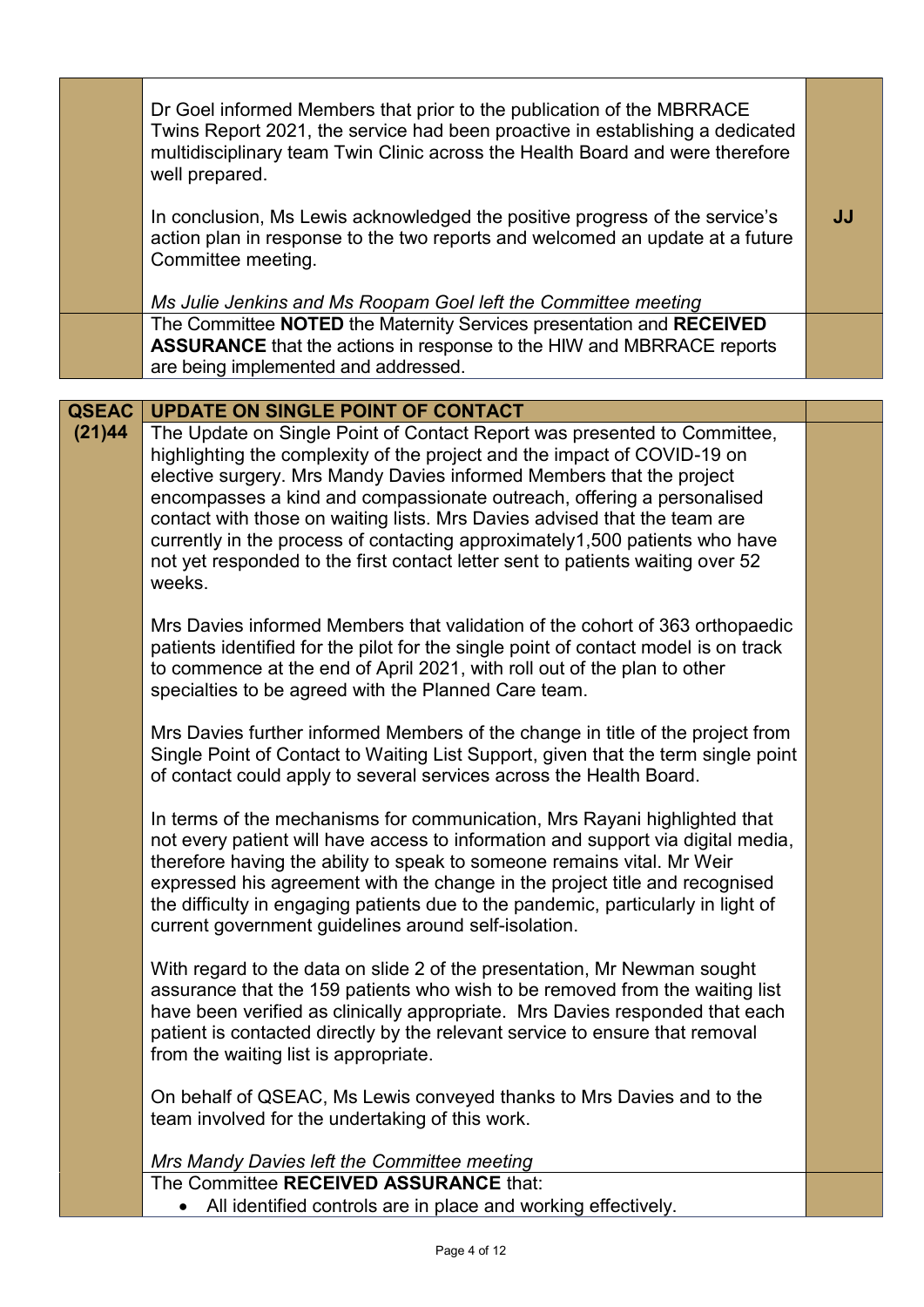|                        | All planned actions will be implemented within stated timescales and<br>$\bullet$<br>will reduce the risk further and/or mitigate the impact, if the risk<br>materialises.                                                                                                                                                                                                                                                                                                                                                                                                                                                                                                                                                                                                                                                                                                                                |  |
|------------------------|-----------------------------------------------------------------------------------------------------------------------------------------------------------------------------------------------------------------------------------------------------------------------------------------------------------------------------------------------------------------------------------------------------------------------------------------------------------------------------------------------------------------------------------------------------------------------------------------------------------------------------------------------------------------------------------------------------------------------------------------------------------------------------------------------------------------------------------------------------------------------------------------------------------|--|
|                        |                                                                                                                                                                                                                                                                                                                                                                                                                                                                                                                                                                                                                                                                                                                                                                                                                                                                                                           |  |
| <b>QSEAC</b><br>(21)45 | <b>UPDATE ON RISK 129: ABILITY TO DELIVER AN URGENT PRIMARY</b><br><b>CARE OUT OF HOURS SERVICE FOR HYWEL DDA PATIENTS</b>                                                                                                                                                                                                                                                                                                                                                                                                                                                                                                                                                                                                                                                                                                                                                                                |  |
|                        | Mr David Richards joined the Committee meeting                                                                                                                                                                                                                                                                                                                                                                                                                                                                                                                                                                                                                                                                                                                                                                                                                                                            |  |
|                        | The Update on Risk 129: Ability to Deliver an Urgent Primary Care Out of<br>Hours Service for Hywel Dda Patients Report was presented to Committee.<br>Introducing the report, Mr Andrew Carruthers emphasised that the Primary<br>Care Out of Hours (OOH) service provides GMS cover for two thirds of<br>every week, which serves to highlight the level of service provision required.<br>Mr Carruthers advised Members that variations in staffing combined with<br>the risks faced across the region are reflected in Risk 129, with the current<br>risk rating of 12 remaining unchanged. Despite several actions being<br>identified, solutions being implemented, and consideration of how this risk<br>may be applied differently, the fragility of the service remains evident and it<br>is apparent that this risk may need to be retained as an active concern for<br>the foreseeable future. |  |
|                        | Mr David Richards advised Members that the risk remains at its current<br>level due to the variation in service provision brought about by the instability<br>of shift fill as the majority of clinicians working for the service remain<br>sessional workers. This in turn prevents forward planning and stabilisation<br>of rotas in a proactive way. However, Mr Richards advised that fears of a<br>detrimental impact of the COVID-19 pandemic had not materialised due to<br>changes to working practices, supported by the relative stability of rotas, as<br>a result of fewer holidays/annual leave being taken. Mr Richards informed<br>Members that Pembrokeshire remains the most fragile region due to long<br>term sickness amongst GP colleagues as opposed to being attributed to the<br>pandemic.                                                                                        |  |
|                        | Ms Lewis recognised the continual day to day effort required to sustain the<br>current model and acknowledged that the working group assigned to OOH<br>as part of the Executive priorities for service transformation in 2019/20 to<br>consider modernisation of the service and its clinical model, is yet to<br>reconvene as a result of the pandemic. When questioned on the timescale<br>for this work reconvening, Mr Carruthers advised that consideration would<br>need to be given to a number of factors, including patient engagement and<br>the submission of the Urgent Primary Care Service business case to WG<br>and how this model will affect previous deliberations on OOH configuration.<br>Mr Carruthers informed Members that the timescale for submission of the<br>business case to WG is the end of April 2021.                                                                  |  |
|                        | Mrs Hardisty raised concerns at the apparent lack of connectivity with the<br>wider Primary Care and Community strategy for Wales, advising that cluster<br>leads are keen to get involved to avoid a disjointed system in place with so<br>many different access points into care, and enquired whether harm could<br>result with the current system. Mr Richards responded that no concerns had<br>been raised to date and, having met with clusters, no feedback had been<br>received that cases are being referred to daytime services for treatment.<br>Ms Chris Hayes joined the Committee meeting                                                                                                                                                                                                                                                                                                  |  |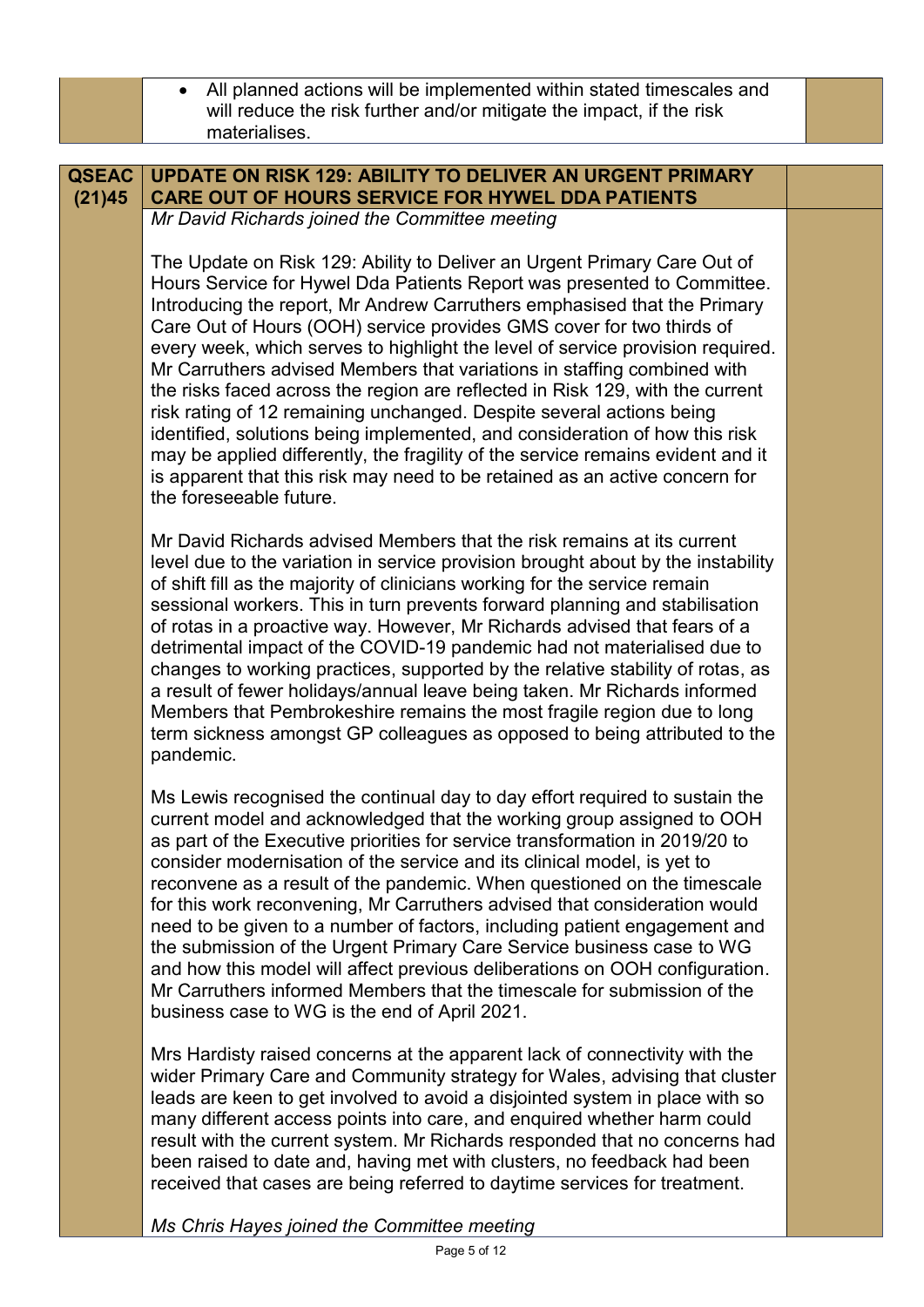|                        | In response to comments from Members on the expectation of returning to<br>previous ways of working once the pandemic comes to an end, Dr Kloer<br>advised that from a GP perspective there would be a balance to be struck<br>between seeing patients face to face and virtually, dependent upon what is<br>most appropriate as opposed to personal preference.<br>In terms of clinical governance, Mr Carruthers assured Members that<br>temporary measures are in place to make the current position more<br>resilient, advising that the Deputy Medical Director of Primary Care &<br>Community Services has enhanced clinical governance for the service with<br>specific workstreams and mechanisms in place to audit current provision.<br>Miss Battle noted that consideration would need to be given to the impact of<br>unscheduled care on the challenges in OOH, and timeframes set to enable<br>the Board and Committee to scrutinise the improvement work. |                                           |
|------------------------|--------------------------------------------------------------------------------------------------------------------------------------------------------------------------------------------------------------------------------------------------------------------------------------------------------------------------------------------------------------------------------------------------------------------------------------------------------------------------------------------------------------------------------------------------------------------------------------------------------------------------------------------------------------------------------------------------------------------------------------------------------------------------------------------------------------------------------------------------------------------------------------------------------------------------------------------------------------------------|-------------------------------------------|
|                        | Ms Lewis concluded that whilst assurance had been provided regarding the<br>operational efforts to keep the fragile service afloat, from a quality and<br>safety perspective the Committee received limited assurance on the impact<br>on patients; further assurance is therefore required on the consequences of<br>the service's fragility on patient safety and clinical needs.<br>Mrs Rayani undertook to request Mrs O'Connor liaise with Mr Richards to<br>capture service user experience.<br>Mr David Richards left the Committee meeting                                                                                                                                                                                                                                                                                                                                                                                                                       | <b>AC</b><br><b>MR/LOC/</b><br><b>DRi</b> |
|                        | The Committee NOTED the Update on Risk 129: Ability to Deliver an<br>Urgent Primary Care Out of Hours Service for Hywel Dda Patients report<br>and RECEIVED LIMITED ASSURANCE that mitigating actions are in place,<br>with further assurance requested to be provided at a future Committee<br>meeting.                                                                                                                                                                                                                                                                                                                                                                                                                                                                                                                                                                                                                                                                 |                                           |
| <b>QSEAC</b><br>(21)46 | <b>QUALITY AND SAFETY ASSURANCE REPORT</b><br>The Quality and Safety Assurance Report was presented to Committee. In                                                                                                                                                                                                                                                                                                                                                                                                                                                                                                                                                                                                                                                                                                                                                                                                                                                     |                                           |
|                        | addition to the information provided in the report, Mrs Cathie Steele informed<br>Members that the Once for Wales Concerns Management System had been<br>launched by the Health Board on 1 <sup>st</sup> April 2021. This new system for reporting<br>incidents will provide new opportunities for identifying themes and issues via<br>new codes, with a greater focus on learning from incidents and concerns. Mrs<br>Steele further informed Members that the Health Board is the only<br>organisation in Wales to have gone live with the system to date, with the<br>Quality Assurance Information System Team providing training to<br>approximately 100 managers each day.                                                                                                                                                                                                                                                                                        |                                           |
|                        | Mrs Rayani thanked Mrs Steele and the team involved for their continuous<br>work over the past few weekends to ensure that the system is working for<br>front facing staff. Mrs Rayani informed Members that the first service to use<br>the new system had been Primary Care, which historically has been the<br>service least likely to utilise the Datix reporting system. Mrs Steele assured<br>Members that the use of the system would ensure the Health Board obtains<br>the 'Gold' standard desired from such a system to meet the needs of<br>HDdUHB.                                                                                                                                                                                                                                                                                                                                                                                                           |                                           |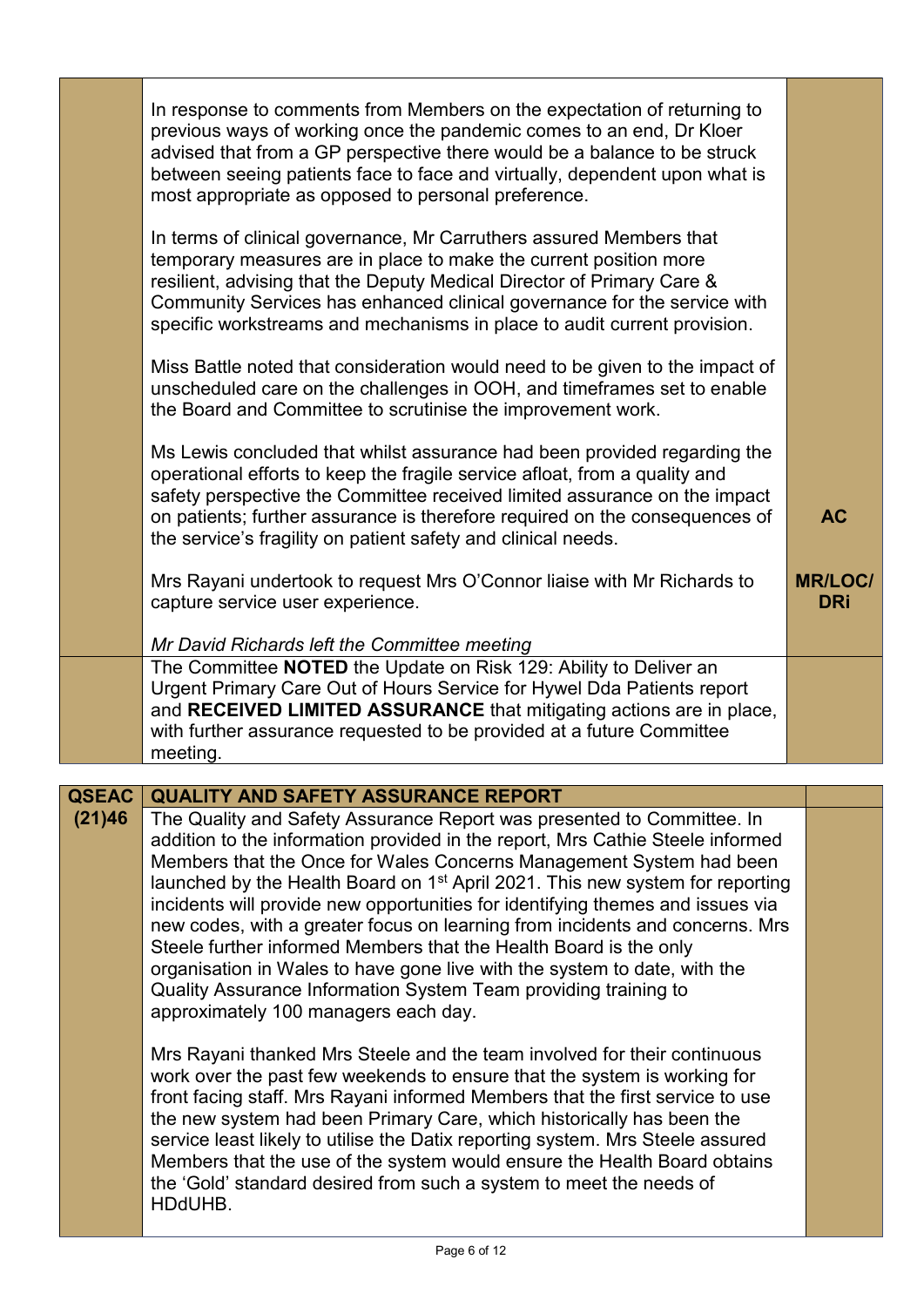|                        | Ms Lewis enquired how the Health Board could obtain oversight of the issues<br>and themes, such as falls and missed fractures identified within the work of<br>the Listening and Learning Sub-Committee. Mrs Rayani responded that<br>quality improvement metrics are being developed to facilitate this, with a focus<br>on a thematic review of learning rather than on individual cases. Mrs Rayani<br>assured Members that themes are reported through the Listening and<br>Learning Sub-Committee and the Health Board's scrutiny and improvement<br>groups.                                                                                                                                                                                                                                                                                                                                                                                                                                                                                                                                                                                                                                                                                                                                              |  |
|------------------------|----------------------------------------------------------------------------------------------------------------------------------------------------------------------------------------------------------------------------------------------------------------------------------------------------------------------------------------------------------------------------------------------------------------------------------------------------------------------------------------------------------------------------------------------------------------------------------------------------------------------------------------------------------------------------------------------------------------------------------------------------------------------------------------------------------------------------------------------------------------------------------------------------------------------------------------------------------------------------------------------------------------------------------------------------------------------------------------------------------------------------------------------------------------------------------------------------------------------------------------------------------------------------------------------------------------|--|
|                        | In relation to peer reviews, such as the Stroke Services and Neonatal Unit<br>reviews at GGH, Mrs Rayani further assured Members that all reviews are<br>revisited and progress against recommendations is monitored with lessons<br>learned identified.<br>The Committee NOTED the content of the Quality and Safety Assurance<br>Report and RECEIVED ASSURANCE that processes are in place to review<br>and monitor patient experience highlighted through incident reporting,<br>complaints and feedback mechanisms.                                                                                                                                                                                                                                                                                                                                                                                                                                                                                                                                                                                                                                                                                                                                                                                        |  |
|                        |                                                                                                                                                                                                                                                                                                                                                                                                                                                                                                                                                                                                                                                                                                                                                                                                                                                                                                                                                                                                                                                                                                                                                                                                                                                                                                                |  |
| <b>QSEAC</b><br>(21)47 | NURSE STAFFING LEVELS (WALES) ACT DRAFT ANNUAL REPORT<br>2020/21 AND NURSE STAFFING LEVELS WALES ACT<br><b>IMPLEMENTATION: DRAFT 3 YEAR REPORT 2018-21</b><br>The Nurse Staffing Levels (Wales) Act Draft Annual Report 2020/21 and the<br>Nurse Staffing Levels (Wales) Act Implementation: Draft 3 Year Report 2018-<br>21 were presented to Committee to be sighted on prior to submission to WG.<br>Members noted there is no scope in terms of the reporting template to be<br>used.<br>Mrs Hardisty queried the expected feedback, if any, from WG following<br>submission of these reports. Ms Chris Hayes responded that the final 3-year<br>report is to be presented to WG in early October 2021, followed by a summary<br>report to be presented to the Senedd.<br>On behalf of the Committee, Ms Lewis thanked Ms Hayes for the work<br>undertaken in collating the reports.<br>The Committee <b>NOTED</b> the content of the Nurse Staffing Levels Wales Act<br>Draft Annual Report 2020/21 and the content of the Nurse Staffing Levels<br>Wales Act Implementation Report: Draft 3-Year Report 2018-21 and<br><b>RECEIVED ASSURANCE</b> that the necessary processes and reviews have<br>been implemented to demonstrate compliance with the duties of the Nurse<br>Staffing Level (Wales) Act. |  |
|                        |                                                                                                                                                                                                                                                                                                                                                                                                                                                                                                                                                                                                                                                                                                                                                                                                                                                                                                                                                                                                                                                                                                                                                                                                                                                                                                                |  |
| <b>QSEAC</b><br>(21)47 | PREPAREDNESS FOR EXTENSION OF THE SECOND DUTY OF THE<br><b>NURSE STAFFING LEVELS (WALES) ACT 2016 TO PAEDIATRIC</b><br><b>INPATIENT WARDS</b>                                                                                                                                                                                                                                                                                                                                                                                                                                                                                                                                                                                                                                                                                                                                                                                                                                                                                                                                                                                                                                                                                                                                                                  |  |
|                        | The Preparedness for Extension of the Second Duty of the Nurse Staffing<br>Levels (Wales) Act 2016 to Paediatric Inpatient Wards report was presented<br>to Committee. Professor John Gammon enquired whether there are any risks<br>identified associated with the difficulty in recruitment and the calculations for<br>the required staffing levels. Mrs Rayani assured Members that extensive<br>mapping has been undertaken and Ms Hayes anticipated no issues in regard<br>to recruitment to fill the planned rotas.                                                                                                                                                                                                                                                                                                                                                                                                                                                                                                                                                                                                                                                                                                                                                                                     |  |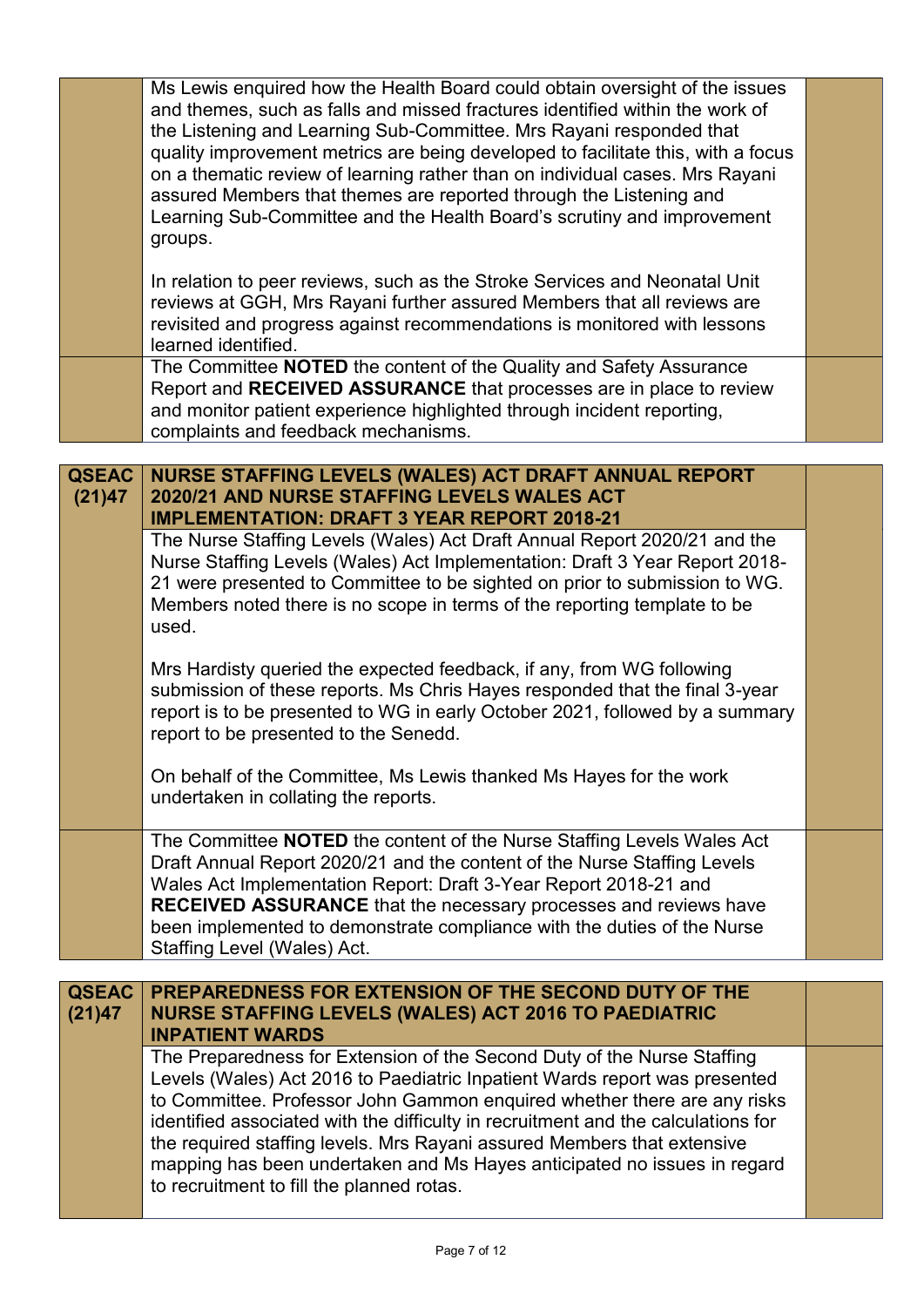|              | Professor Gammon sought assurance that the workforce planning under the<br>second duty had been appropriately managed. Ms Hayes advised that work<br>has been undertaken over the past six months to identify opportunities arising<br>from the introduction of new skill mixes and new roles. Ms Hayes assured<br>Members of her level of confidence in gaining an understanding and<br>development of a fitting team to meet the needs of the paediatric wards in<br>BGH and GGH.                                                                                                                                                                                                                                                                                                                                                                                                      |  |
|--------------|------------------------------------------------------------------------------------------------------------------------------------------------------------------------------------------------------------------------------------------------------------------------------------------------------------------------------------------------------------------------------------------------------------------------------------------------------------------------------------------------------------------------------------------------------------------------------------------------------------------------------------------------------------------------------------------------------------------------------------------------------------------------------------------------------------------------------------------------------------------------------------------|--|
|              | Mrs Hardisty queried the rationale behind the narrow focus of the Act's<br>extension to inpatient wards, which does not consider community teams and<br>its links with the autism and neurodevelopmental services. Mrs Rayani<br>advised that the process is particularly iterative due to the size of the task<br>hence the breakdown introduced across all services. However, there remains<br>a requirement to review all parts of the service with discussions already in<br>place to consider community services in the future.                                                                                                                                                                                                                                                                                                                                                     |  |
|              | In terms of neurodevelopmental services, Mrs Rayani informed Members that<br>following a retirement within the service an opportunity has arisen that could<br>provide an alternative role in bridging the gap between Mental Health and<br>Leaning Disabilities (MHLD), Child and Adolescent Mental Health Services<br>(CAMHS) and paediatrics, which would better inform the wider health picture.<br>This is being explored by the Women and Children's Directorate.                                                                                                                                                                                                                                                                                                                                                                                                                  |  |
|              | Ms Hayes advised Members that a national programme determines those<br>services or areas of service which are addressed, and when.                                                                                                                                                                                                                                                                                                                                                                                                                                                                                                                                                                                                                                                                                                                                                       |  |
|              | Ms Chris Hayes left the Committee meeting<br>Ms Mel Jenkins joined the Committee meeting                                                                                                                                                                                                                                                                                                                                                                                                                                                                                                                                                                                                                                                                                                                                                                                                 |  |
|              | The Committee NOTED the content of the Preparedness for Extension of the<br>Second Duty of the Nurse Staffing Levels (Wales) Act 2016 to Paediatric<br>Inpatient Wards report and RECEIVED ASSURANCE that the Health Board is<br>well positioned, and is continuing to take all actions required, to ensure that<br>statutory requirements will be met when the Nurse Staffing Levels (Wales) Act<br>is extended to apply to paediatric inpatient wards on 1 <sup>st</sup> October 2021.                                                                                                                                                                                                                                                                                                                                                                                                 |  |
| <b>QSEAC</b> | OPERATIONAL QUALITY, SAFETY AND EXPERIENCE SUB-COMMITTEE                                                                                                                                                                                                                                                                                                                                                                                                                                                                                                                                                                                                                                                                                                                                                                                                                                 |  |
| (21)48       | <b>UPDATE REPORTS</b>                                                                                                                                                                                                                                                                                                                                                                                                                                                                                                                                                                                                                                                                                                                                                                                                                                                                    |  |
|              | The Operational Quality, Safety and Experience Sub-Committee (OQSESC)<br>Update Reports from the meetings held on $28th$ January 2021 and $4th$ March<br>2021 were presented to Committee.                                                                                                                                                                                                                                                                                                                                                                                                                                                                                                                                                                                                                                                                                               |  |
|              | Mrs Shakeshaft informed Members that an extraordinary meeting had been<br>held on 28 <sup>th</sup> January 2021, to consider whether the Sub-Committee was<br>assured on the risk assessment that had been carried out into the options<br>proposed to resolve changes to the on-call system for staffing BGH out of<br>hours (OOH) in theatres, specifically maternity services. Mrs Shakeshaft<br>advised that the Sub-Committee acknowledged the extensive work carried out<br>to risk assess all options and favoured option 3, consisting of the<br>implementation of Operating Department Practitioner (ODP) overnight cover,<br>a resident overnight Healthcare Support Worker (HCSW), and one on-call<br>scrub overnight shift cover. The Sub-Committee also received assurance that<br>option 3's reduced risk score of 5 is within the Health Board's tolerance for<br>safety. |  |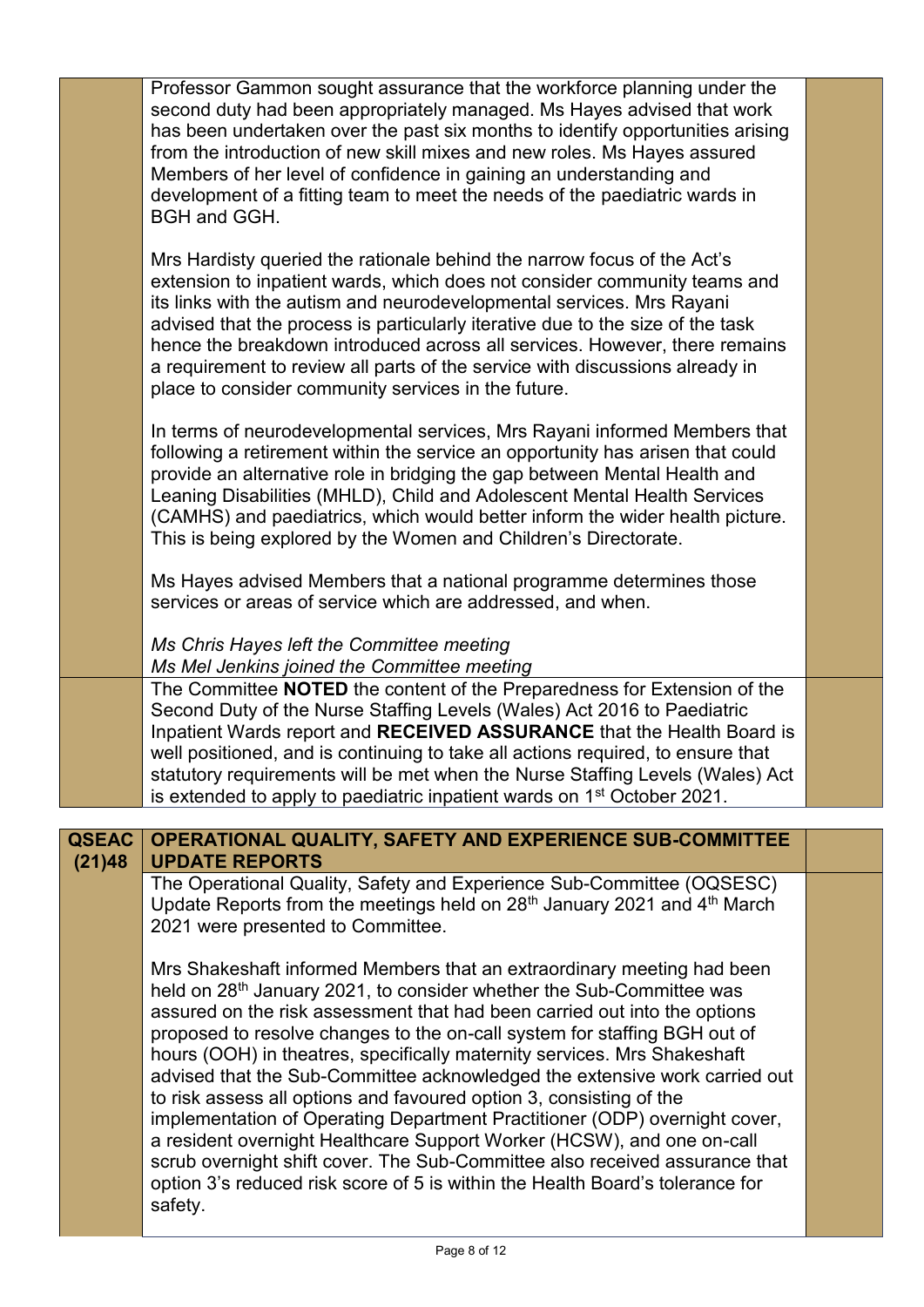|              | In relation to OQSESC's meeting on 4 <sup>th</sup> March 2021, Ms Lewis requested an |               |
|--------------|--------------------------------------------------------------------------------------|---------------|
|              | update on the legislative gap in relation to enforcing isolation of patients who     |               |
|              | lack capacity and who are infected with COVID-19 within hospitals and care           |               |
|              | homes, a concern which has been raised at a national level. Mr Carruthers            |               |
|              | noted that the national response had not been particularly helpful, with the         |               |
|              | Health Board's legal team reviewing how best this can be managed from a              |               |
|              | legal perspective. Mrs Rayani assured Members that the usual safeguards              |               |
|              |                                                                                      |               |
|              | regarding the Mental Capacity Act (MCA) are in place and that audit work             |               |
|              | continues to be undertaken. Mrs Rayani provided further assurance that a             |               |
|              | deep dive on Mental Health and Learning Disabilities would be presented to a         |               |
|              | future Committee meeting.                                                            |               |
|              | The Committee NOTED the content of the Operational Quality, Safety and               |               |
|              | <b>Experience Sub-Committee Update Reports.</b>                                      |               |
|              |                                                                                      |               |
| <b>QSEAC</b> | OPERATIONAL QUALITY, SAFETY AND EXPERIENCE SUB-COMMITTEE                             |               |
| (21)49       | <b>ANNUAL REPORT 2020/21</b>                                                         |               |
|              | The Operational Quality, Safety and Experience Sub-Committee Annual                  |               |
|              | Report 2020/21 was presented to Members. Professor Gammon                            |               |
|              | acknowledged the significant amount of work assigned to the Sub-                     |               |
|              | Committee's responsibility and enquired whether the Sub-Committee is able            |               |
|              |                                                                                      |               |
|              | to execute all its responsibilities and provide assurance in key areas.              |               |
|              |                                                                                      |               |
|              | Mrs Shakeshaft advised that she had similar concerns when the Sub-                   |               |
|              | Committee became an amalgamation of three previous Sub-Committees into               |               |
|              | one.                                                                                 |               |
|              |                                                                                      |               |
|              | Mrs Rayani informed Members that, following the Wales Audit Office report            |               |
|              | and various reviews around Quality Governance, there is scope to amend the           |               |
|              | governance structure and arrangements for this Sub-Committee. It is also             |               |
|              | anticipated that County level meetings will be established and that                  |               |
|              | standardised agendas will be implemented for every County and Directorate            |               |
|              |                                                                                      |               |
|              | level meeting across the Health Board. Mrs Rayani further informed Members           |               |
|              | that, COVID-19 pandemic allowing, patient safety walkarounds could resume            |               |
|              | to assist with ensuring that Committees and Sub-Committees are dealing with          |               |
|              | issues at the most appropriate level.                                                |               |
|              |                                                                                      |               |
|              | Mrs Jervis queried the possibility of revisiting the membership within the           |               |
|              | OQSESC terms of reference to include the Assistant Director of Public                |               |
|              | Health. Mrs Joanne Wilson undertook to discuss this with Mrs Shakeshaft and          | <b>JW/AS/</b> |
|              | Mrs Jervis outside of the meeting for approval at a future Committee meeting         | <b>RJ</b>     |
|              | or via Chair's Action, as appropriate.                                               |               |
|              | The Committee ENDORSED the content of the Operational Quality, Safety                |               |
|              | and Experience Sub-Committee Annual Report 2020/21.                                  |               |
|              |                                                                                      |               |
| <b>QSEAC</b> | <b>LISTENING AND LEARNING SUB-COMMITTEE UPDATE REPORT</b>                            |               |
| (21)50       | The Listening and Learning Sub-Committee Update Report was presented to              |               |
|              | Committee.                                                                           |               |
|              |                                                                                      |               |
|              |                                                                                      |               |
|              | Mrs O'Connor informed Members that a meeting would take place between                |               |
|              | the Board Secretary and the Director of Nursing, Quality and Patient                 |               |
|              | Experience to review how the Sub-Committee links across Quality                      |               |
|              | Governance arrangements to provide assurance that themes and root causes             |               |
|              | are being addressed. Mrs O'Connor further informed Members that the Sub-             | <b>LOC</b>    |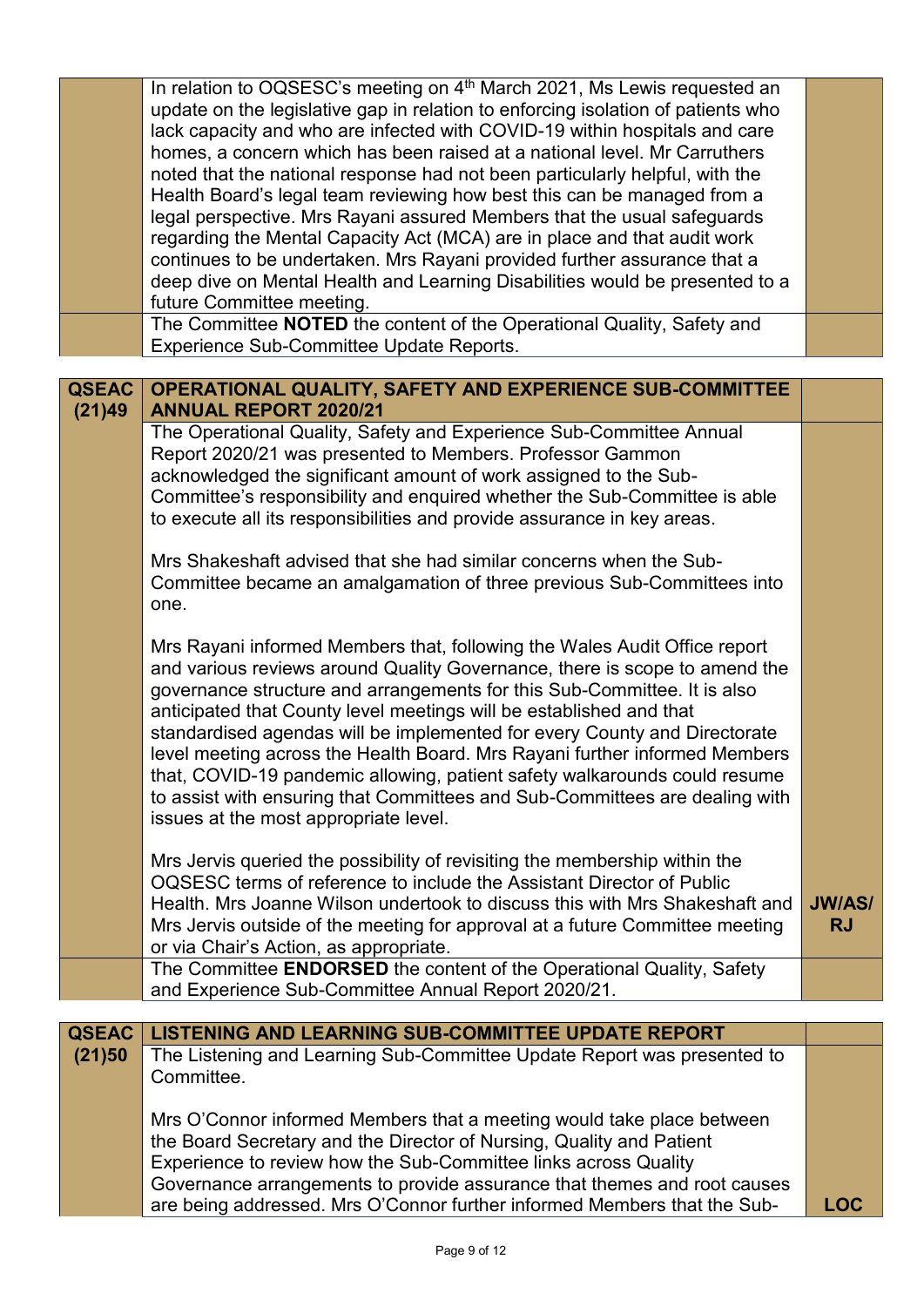Committee's terms of reference are to be reviewed and presented to the June 2021 Committee meeting for approval.

In relation to the update on Speaking Up Safely, Mrs Hardisty noted it was encouraging to see the input into the various Champion roles and the positive interest received. Mrs Battle assured Members that there would be a presentation to a future Board meeting regarding the Speaking Up Safely process, outcomes and the development of outcomes.

The Committee **NOTED** the content of the Listening and Learning Sub-Committee Update Report and **RECEIVED ASSURANCE** from the actions taken by the Sub-Committee to mitigate the risks articulated.

| (21)51 | <b>QSEAC   LISTENING AND LEARNING SUB-COMMITTEE ANNUAL REPORT</b><br>2020/21 |  |
|--------|------------------------------------------------------------------------------|--|
|        | The Listening and Learning Sub-Committee Annual Report 2020/21 was           |  |
|        | presented to Committee, with no comments received from Members.              |  |
|        | The Committee ENDORSED the Listening and Learning Sub-Committee              |  |
|        | Annual Report 2020/21.                                                       |  |

| <b>QSEAC</b><br>(21)52 | RESEARCH AND DEVELOPMENT (R&D) SUB-COMMITTEE UPDATE<br><b>REPORT</b>                                                                                                                                                                                                                                                                                                                                                                                                                                                                                                                                                                                                                                                                                                                                                                                                                                                                                                                                                                                                                                                                                                                                                                                                                                                                             |  |
|------------------------|--------------------------------------------------------------------------------------------------------------------------------------------------------------------------------------------------------------------------------------------------------------------------------------------------------------------------------------------------------------------------------------------------------------------------------------------------------------------------------------------------------------------------------------------------------------------------------------------------------------------------------------------------------------------------------------------------------------------------------------------------------------------------------------------------------------------------------------------------------------------------------------------------------------------------------------------------------------------------------------------------------------------------------------------------------------------------------------------------------------------------------------------------------------------------------------------------------------------------------------------------------------------------------------------------------------------------------------------------|--|
|                        | The Research and Development Sub-Committee Update Report was<br>presented to Committee, with Dr Kloer advising Members of the following key<br>points:                                                                                                                                                                                                                                                                                                                                                                                                                                                                                                                                                                                                                                                                                                                                                                                                                                                                                                                                                                                                                                                                                                                                                                                           |  |
|                        | New Membership: the appointment of Dr Sam Rice, Consultant<br>$\bullet$<br>Physician and Endocrinologist, as the new Clinical Director. Dr Kloer<br>conveyed his thanks to Dr Subhamay Ghosh, Consultant Anaesthetist,<br>for his time as Interim Director. It was noted that Dr Leighton Phillips is<br>now the Director of Research, Innovation and University Partnerships.<br>Revised Sub-Committee Terms of Reference: Dr Kloer informed<br>$\bullet$<br>Members of a proposed change in name to the Research and<br>Innovation Sub-Committee (R&ISC) to better reflect the increased<br>innovation activity overseen by the Sub-Committee.<br>The Research and Innovation Strategy 2021-2024 was presented to<br>$\bullet$<br>Committee as an appendix to the update report. Dr Kloer advised that<br>the strategy is supported by Health and Care Research Wales (HCRW)<br>and assured Members that the Sub-Committee is developing a plan to<br>monitor delivery of the strategy. Dr Kloer also assured Members that<br>the strategy will form part of the Health Board's Annual Plan.<br>University Status Review: Dr Kloer informed Members that the Health<br>$\overline{\phantom{0}}$<br>Board's University Status is anticipated to be maintained following the<br>review meeting due to take place on 16 <sup>th</sup> April 2021. |  |
|                        | Professor Gammon commended the team involved for the extraordinary<br>changes made to the department over the past year and welcomed the four<br>strategic goals identified within the strategy. Professor Gammon emphasised<br>the importance of evidencing the impact of research and innovation in<br>improving the quality of services in the future, which Dr Kloer acknowledged.                                                                                                                                                                                                                                                                                                                                                                                                                                                                                                                                                                                                                                                                                                                                                                                                                                                                                                                                                           |  |
|                        | On behalf of the Committee, Ms Lewis recognised the contribution and<br>leadership of Dr Phillips' work, noting that the Committee was content to<br>support the report's recommendations.                                                                                                                                                                                                                                                                                                                                                                                                                                                                                                                                                                                                                                                                                                                                                                                                                                                                                                                                                                                                                                                                                                                                                       |  |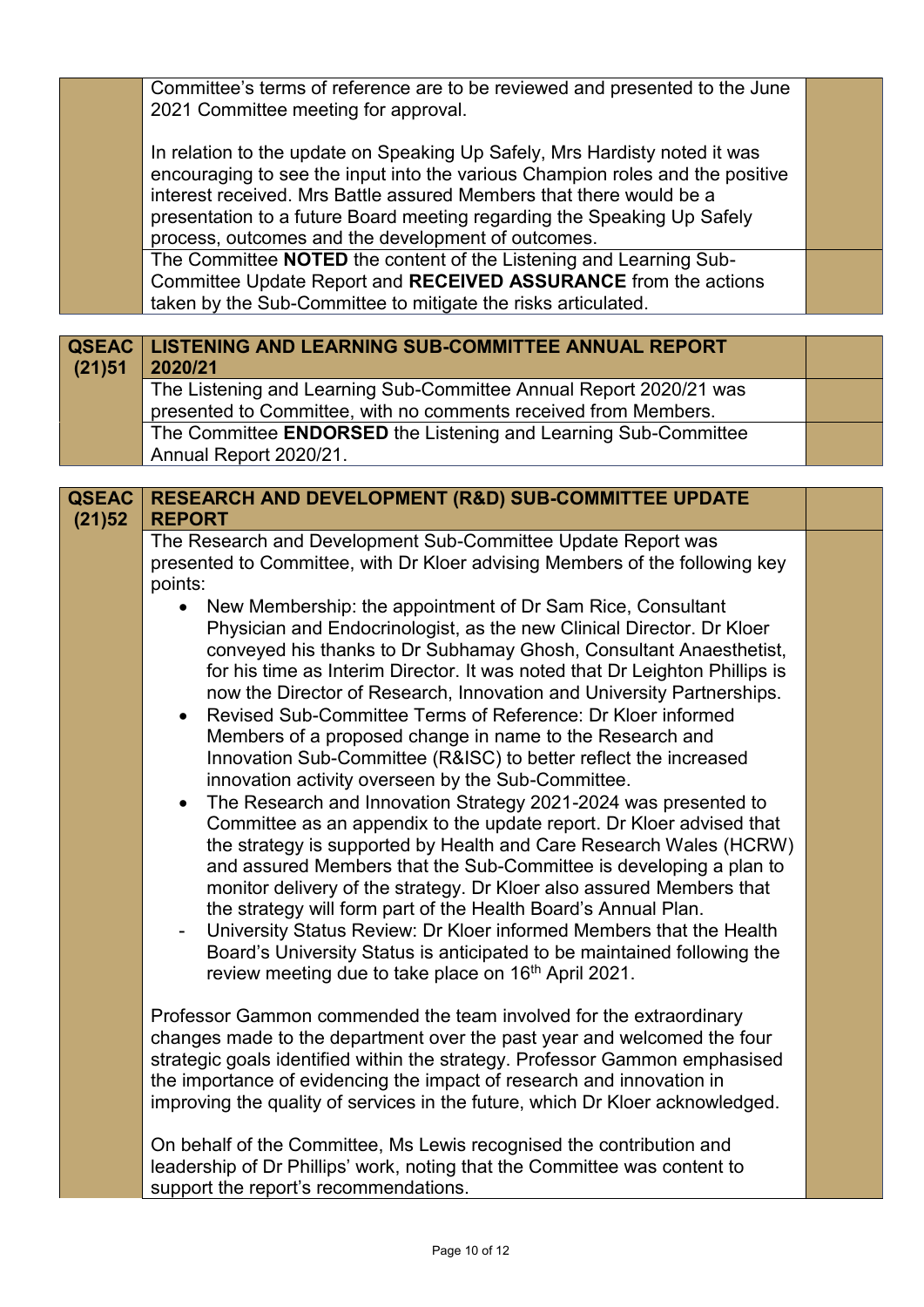|              | The Committee NOTED the content of the Research and Development                                      |  |
|--------------|------------------------------------------------------------------------------------------------------|--|
|              | <b>Update Report and</b>                                                                             |  |
|              | APPROVED the name change of the Research and Innovation Sub-                                         |  |
|              | Committee and the revised Terms of Reference.                                                        |  |
|              | APPROVED the Research & Innovation Strategy 2021-2024.                                               |  |
|              | <b>APPROVED</b> the approach to the preparation of the University Status<br>$\overline{\phantom{a}}$ |  |
|              | review submission.                                                                                   |  |
|              |                                                                                                      |  |
|              |                                                                                                      |  |
| <b>QSEAC</b> | <b>RESEARCH AND DEVELOPMENT (R&amp;D) SUB-COMMITTEE ANNUAL</b>                                       |  |
| (21)53       | <b>REPORT 2020/21</b>                                                                                |  |
|              | The Research and Development Sub-Committee Annual Report 2020/21 was                                 |  |
|              | presented, with no comments received from Members.                                                   |  |
|              | The Committee ENDORSED the Research and Development Annual Report                                    |  |
|              | 2020/21.                                                                                             |  |
|              |                                                                                                      |  |
| <b>QSEAC</b> | <b>INFECTION PREVENTION STRATEGIC STEERING GROUP UPDATE</b>                                          |  |
| (21)54       | The Infection Prevention Strategic Steering Group Update slide set was                               |  |
|              | presented to Committee, highlighting the key agenda items discussed at its                           |  |
|              | meetings during Quarter 4 of 2020/21. Ms Mel Jenkins assured Members that                            |  |
|              | the Clostridium difficile (C-diff) outbreaks, predominantly in WGH, are being                        |  |
|              | managed under outbreak management arrangements, with Ultraviolet (UV)                                |  |
|              | cleaning in place to ensure no further outbreaks occur.                                              |  |
|              |                                                                                                      |  |
|              | In relation to Antimicrobial Resistance (AMR), Mrs Rayani highlighted a                              |  |
|              | national report on antimicrobial prescribing in Primary Care, which identified a                     |  |
|              |                                                                                                      |  |
|              | 24% increase in prescribing compared to the same period the previous year                            |  |
|              | and assured Members that work is being undertaken to address this additional                         |  |
|              | prescribing.                                                                                         |  |
|              |                                                                                                      |  |
|              | In relation to the Cleaning Standards funding bid made to WG, Ms Lewis                               |  |
|              | queried how the Health Board is managing in the absence of this funding at                           |  |
|              | present. Mrs Rayani advised that the £2.8m bid is to include an uplift to                            |  |
|              | housekeepers, provision for training, and the development of supervisory                             |  |
|              | roles. However, there has been a delay in allocation due to a wide variation in                      |  |
|              | values submitted nationally with Mrs Rayani anticipating that some, if not all of                    |  |
|              | the funding, would be approved.                                                                      |  |
|              |                                                                                                      |  |
|              | Ms Jenkins informed Members there had been no Norovirus outbreaks over                               |  |
|              | the recent winter period. In response to a query from Miss Battle on whether                         |  |
|              | the pandemic had changed behaviour in terms of infection prevention. Ms                              |  |
|              | Jenkins advised that measures associated with the pandemic had established                           |  |
|              |                                                                                                      |  |
|              | new infection prevention measures such as mask wearing and had improved                              |  |
|              | hand hygiene in general.                                                                             |  |
|              | The Committee NOTED the content of the slide set and RECEIVED                                        |  |
|              | <b>ASSURANCE</b> from the report.                                                                    |  |
|              |                                                                                                      |  |
| <b>QSEAC</b> | <b>FOR INFORMATION: INTERNAL AUDIT REPORTS</b>                                                       |  |
| (21)55       | The following Internal Audit reports relating to quality were presented to                           |  |
|              | Committee for information, following receipt by the Audit and Risk Assurance                         |  |
|              | Committee at its meeting on 23rd February 2021:                                                      |  |
|              | Quality & Safety Governance (Reasonable Assurance);                                                  |  |
|              | Health and Care Standards (Substantial Assurance);                                                   |  |

Closure of Actions (Reasonable Assurance).